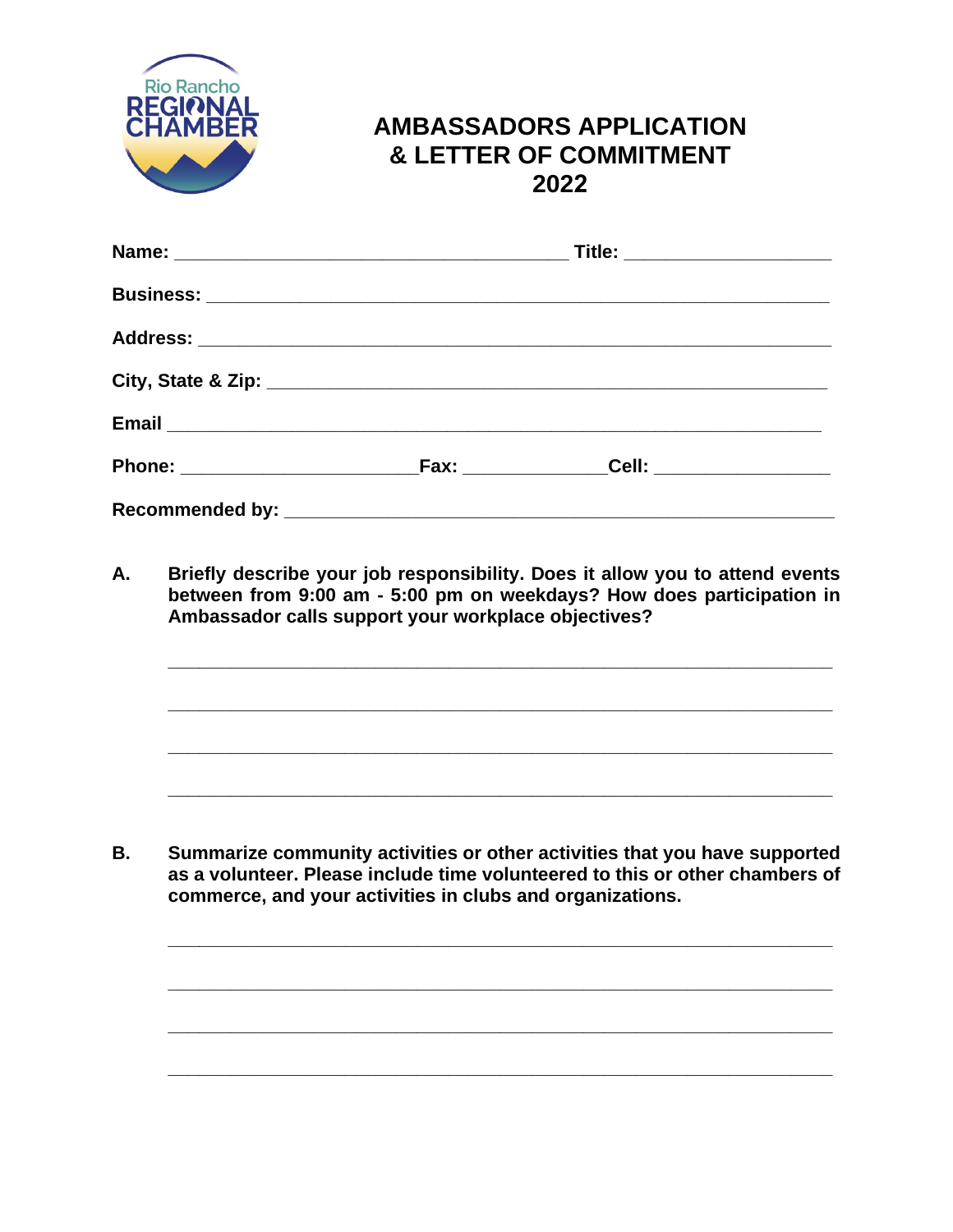| C. | Why would you like to be a RRRCC Ambassador? |
|----|----------------------------------------------|
|----|----------------------------------------------|

#### **D. Commitments:**

- **a) Annual Ambassador Membership dues of \$25.00 are requested from each Ambassador in January to help defray program costs and fund ambassador recognition programs. The first year of \$25 annual dues includes the Ambassador Sash and name tag.**
- **b) Attend a minimum 35% of all Ambassador Calls. There are approximately 100 Ambassador calls annually. The majority of calls are during normal working hours, but a few may be on weekends. Ambassador calls are typically chamber networking events but could include other chamber and / or community activities.**

**Please sign below acknowledging your understanding of the Ambassador commitment(s) & have reviewed the Ambassador Guidelines. Your completed application, along with your \$25.00 initial annual dues payment, will be reviewed by the Chamber Board Executive Committee and approved by the RRRCC Board. Immediately upon approval, you will be notified of your acceptance to the Ambassadors. You will be given a commitment form to sign for each program year.** 

| <b>Signature</b> | --<br>zat |
|------------------|-----------|
|------------------|-----------|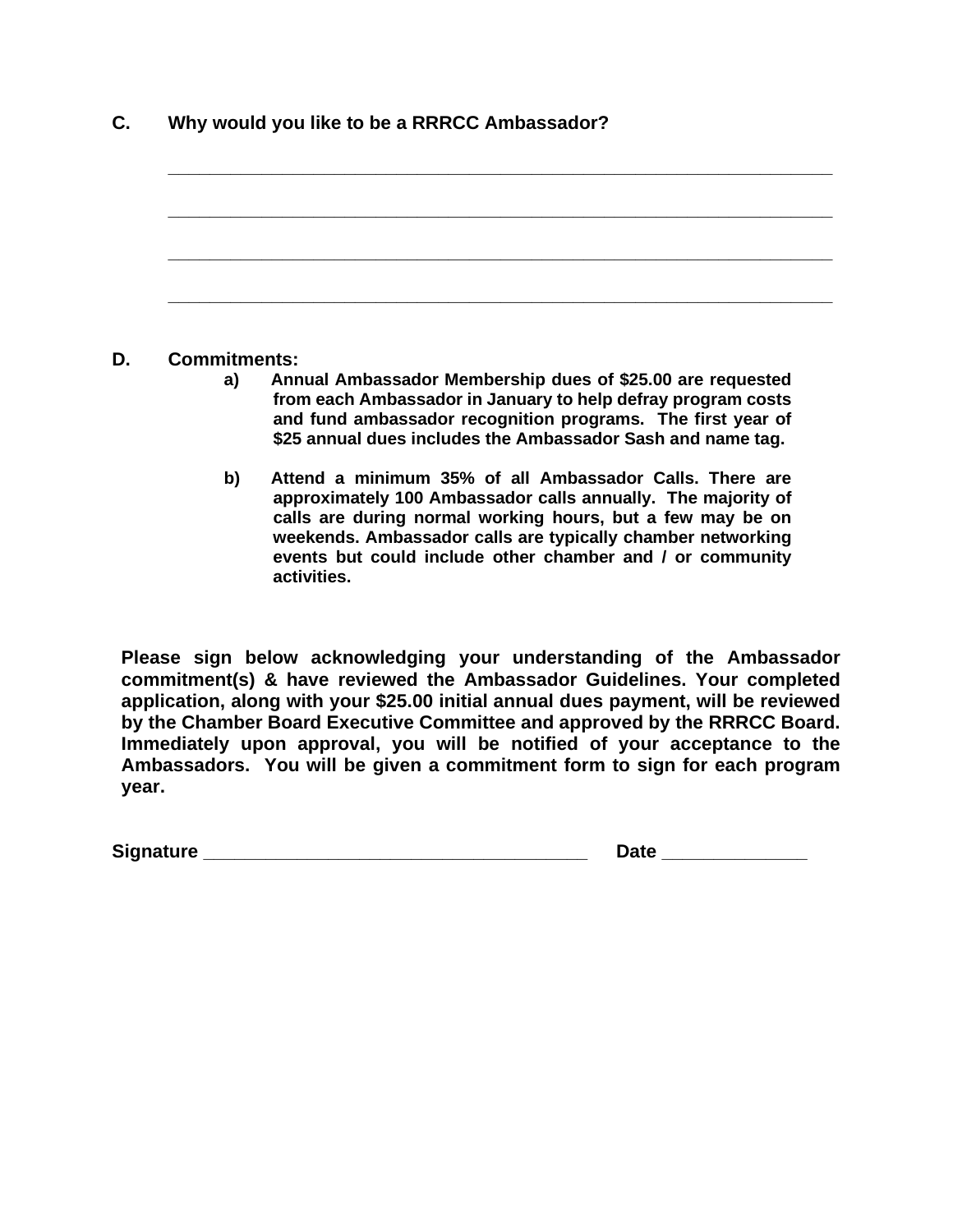### **Rio Rancho Regional Chamber of Commerce Ambassador Guidelines & Letter of Commitment**

#### **Mission Statement**

**The mission of the Rio Rancho Regional Chamber of Commerce Ambassadors is to enhance the Chamber's visibility and serve as the goodwill arm of the Chamber.**

#### **Organization**

**The Ambassadors serve under the Member Relations Division of the Rio Rancho Regional Chamber of Commerce. Ambassadors function under the Chamber's annual January-December program year.** 

#### **Enrollment**

**New Ambassadors will be approved by the Ambassador Chair & the RRRCC Board. Each Ambassador serves a 1-year term. All new Ambassador positions will be filled through an application process. RRRCC staff and/or Ambassador Chair will accept applications, review candidates, and present their selection to the RRRCC Board. All Ambassadors will receive the Ambassador Sash or have the option of purchasing the approved, distinctive "Red Coat" to be worn at all activities. The red coat or sash is required at all ambassador calls. Cost of a coat is currently \$150.00 new. The coat can be purchased at Home Town Threads (contact is Debbie Turner, phone 994-9197); the jacket is a Hardwick Blazer (Artillery Red Regent, is the color). The Ambassador sash is included in the first-year ambassador dues.** 

#### **Activities**

**The RRRCC staff will coordinate activities for the Ambassadors. Participation will include ribbon-cutting ceremonies, grand openings, membership development and additional functions deemed appropriate by the Board of Directors. Individual Ambassadors are encouraged to be involved in various business and civic activities within the community. While personal stands may be taken on issues, care must be taken to ensure their stand does not represent the Ambassadors or the Chamber in general unless asked to do so by the Chamber President or Chairman of the Board.**

#### **Eligibility**

**A candidate for membership must be employed in a managerial/supervisory position of their Chamber member organization and must live or conduct business in the Rio Rancho Regional community. Ambassadors are elected as individuals and must be Chamber members in good standing either through their company or as an individual. Prior membership as an Ambassador in another Chamber of Commerce will be given the appropriate consideration.**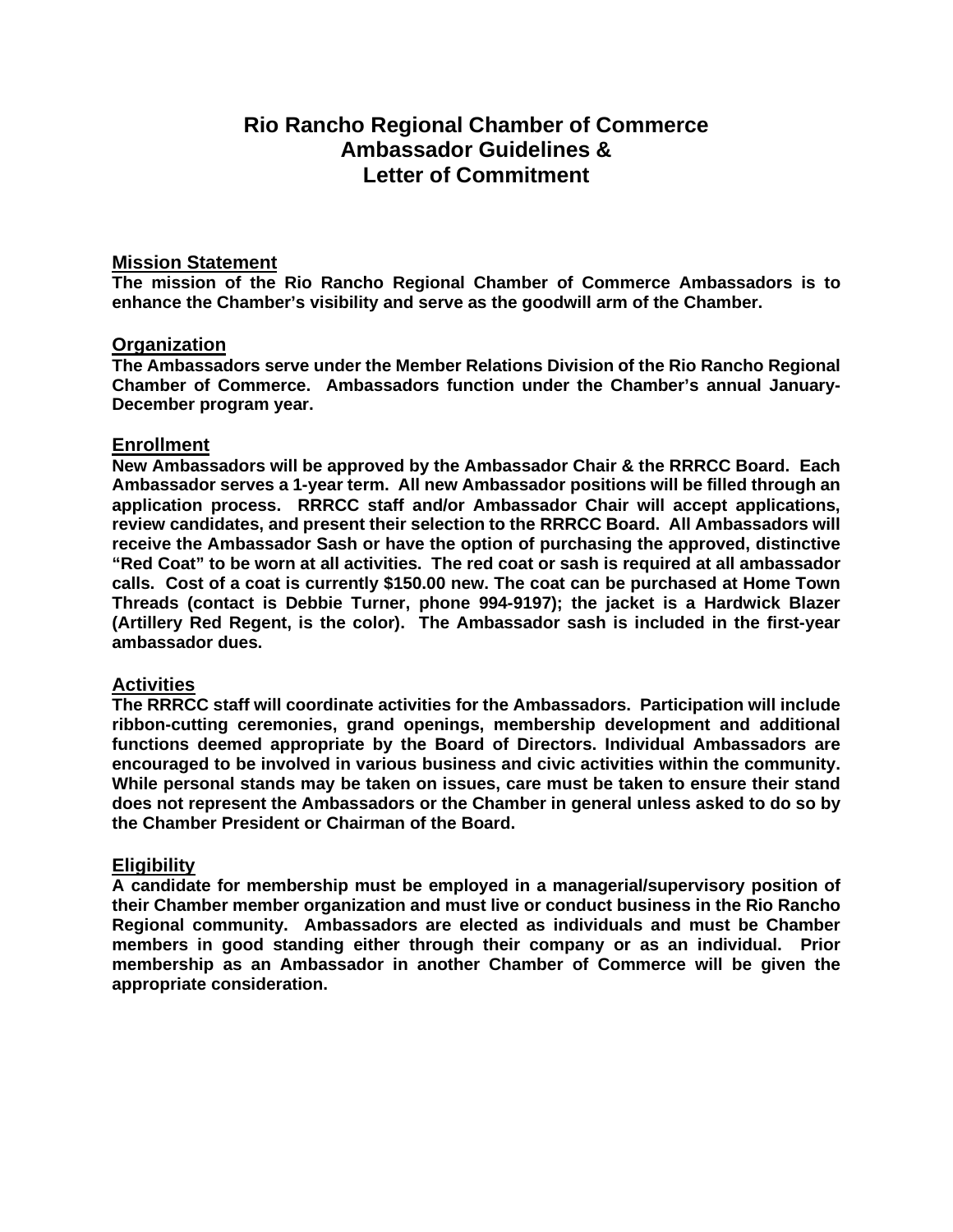# **Rio Rancho Regional Chamber of Commerce**

**2022 Letter of Commitment** 

**I agree to serve as an Ambassador, a program of the Rio Rancho Regional Chamber, for the program year 2022 as an Ambassador, I agree to:** 

- **1. Contribute \$25.00 for first year annual Ambassador Dues (in addition to regular Chamber dues). Dues include monthly meals costs at lunch.**
- **2. Attend 35% of all Ambassador calls.**
- **3. Represent the RRRCC as a goodwill ambassador for various events.**
- **4. Abide by the Ambassador Guidelines.**
- **5. Avoid any conflict of interest or appearance of a conflict.**
- **6. Attend a minimum of 12 scheduled chamber events during any program year.**

**At any time if I am unable to fulfill the commitments of a Rio Rancho Regional Chamber Ambassador, I will give appropriate notice of resignation to the Ambassador Chair(s), Member Services Specialist and or the President of the Rio Rancho Regional Chamber.**

**Signature Date** 

**Printed Name**